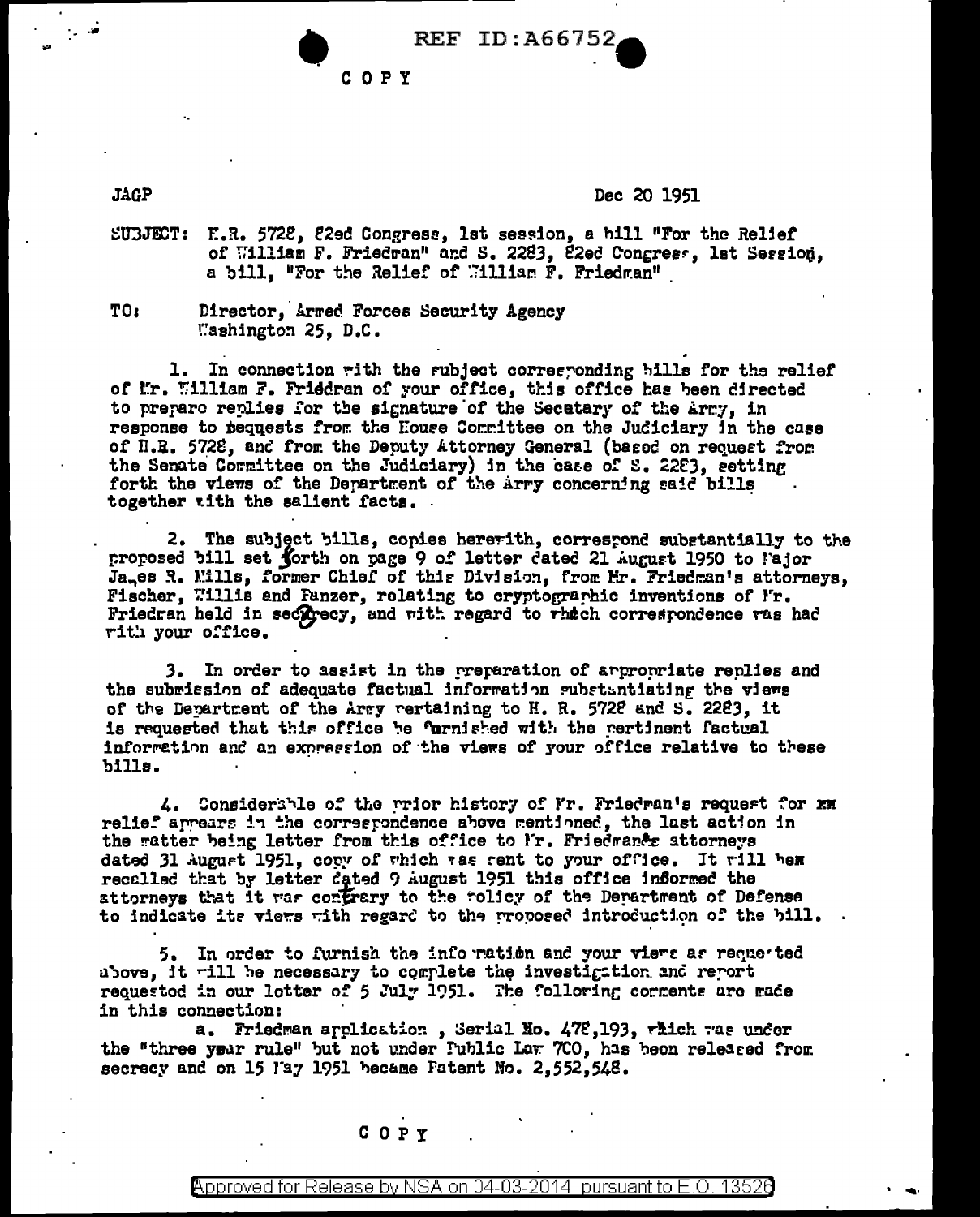ID:A66752

COPÝ

 $JAGP$ 

H. R. 5728, 22d Congress, 1st Seccion, a bill "For the Relief **SUBJECT:** of William F. Friedman" and S. 2283, 82d Congress, 1st Session, a bill, "For the Relief of William F. Friedman"

b. The files of this office on this ratter, rhich include the secrecy order and tender tiles referred to in paragraph 2 of letter from this office dated 5 July 1951, are available for your inspection. Of particalar importance in this connection is the tender file rertaining to Friedman, Serial No. 443, 320, wherein among other things, there is discussed in the correspondence the question of the respective rights of the Government and Fr. Friedman in the invention of the application. This is particularly pertinent to the quest of title referred to in sub-<br>paragraph 10(b) of our letter of 5 July 1951. "ith regard to this phase of the inventigation, special attention should be riven to consideration of the agreement of 25 April 1936, referred to on page 5 of the letter of 21 August 1950 from Friedman's attorneys supra, whereby, it is stated, Friedman agreed that upon request of the Chief Signal Officer he - ould make a complete assignment to the United States of any invention thereafter made by him, that ho such request had been made with respect to any of Friedman's inventions involved in the rresent situation, and that in all such inventions made by Friedman subsequent to 25 April 1936, Fr. Friedman has been allored to retain reights under the provisions of AR 850-50 (not AR 825-20) to the same extent as in those inventions rade prior to that date, except for the two highly classified inventions upon which patent applications were not filed. It is possible that the investigation might show that, as to certain of the Friedran inventions in question, assignment of the entire right, tille and interest in the inventions should be obtainable fror Friedran upon request by the Chief Signal Officer. If obtained, such assignment would eliminate all basis for the damage claim by Friedman due to secrecy order restrictions (Public Law 700), insofar as the rarticular inventions so assigned are concerned.

In connection with sub-paragraph lo(a) of the letter of  $\mathbf{c}$ . 5 Jule 1951, there should be furnished a complete statement of I'r. Friedman's military (active duty) service and federal government civilian service, the hillitary and civilian grades and resitions (state full time or nart time) held my him, his duties and salary in each such position, the date of his militaty retirement for disability and the pension per annum received by him since its award.

d. It is requested that your report include your viers as to whether Ir. Friedran has any valid claim for danages under Public Law 700, and the reasons therefor.

6. This natter is of some urgency especially in view of the early recon vening of Congress on 8 January 1952. Interim replies have been made to the letters to the Securetury of the Army referred to in paragraph 1

COPY